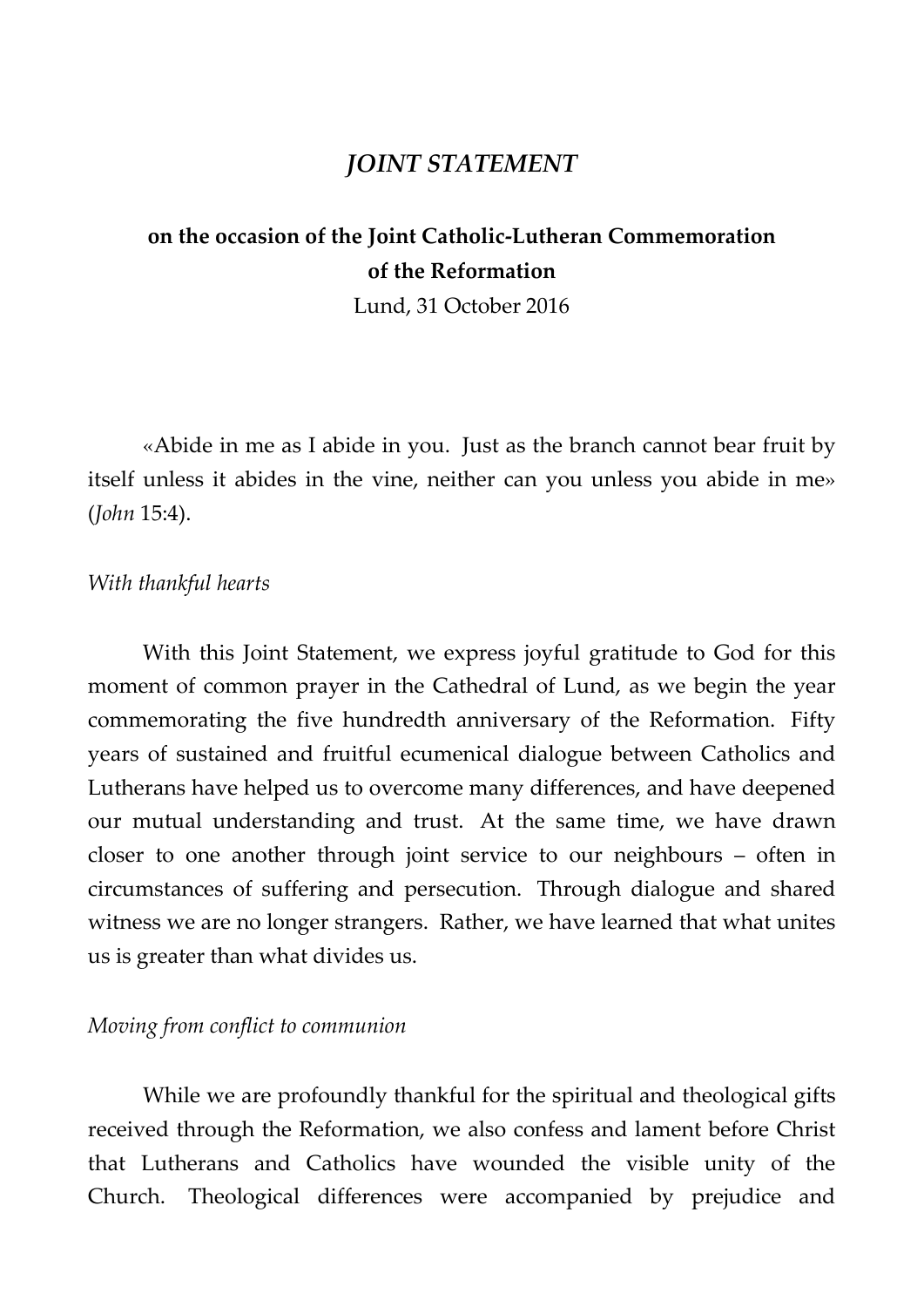conflicts, and religion was instrumentalized for political ends. Our common faith in Jesus Christ and our baptism demand of us a daily conversion, by which we cast off the historical disagreements and conflicts that impede the ministry of reconciliation. While the past cannot be changed, what is remembered and how it is remembered can be transformed. We pray for the healing of our wounds and of the memories that cloud our view of one another. We emphatically reject all hatred and violence, past and present, especially that expressed in the name of religion. Today, we hear God's command to set aside all conflict. We recognize that we are freed by grace to move towards the communion to which God continually calls us.

### *Our commitment to common witness*

As we move beyond those episodes in history that burden us, we pledge to witness together to God's merciful grace, made visible in the crucified and risen Christ. Aware that the way we relate to one another shapes our witness to the Gospel, we commit ourselves to further growth in communion rooted in Baptism, as we seek to remove the remaining obstacles that hinder us from attaining full unity. Christ desires that we be one, so that the world may believe (cf. *John* 17:23).

Many members of our communities yearn to receive the Eucharist at one table, as the concrete expression of full unity. We experience the pain of those who share their whole lives, but cannot share God's redeeming presence at the Eucharistic table. We acknowledge our joint pastoral responsibility to respond to the spiritual thirst and hunger of our people to be one in Christ. We long for this wound in the Body of Christ to be healed. This is the goal of our ecumenical endeavours, which we wish to advance, also by renewing our commitment to theological dialogue.

We pray to God that Catholics and Lutherans will be able to witness together to the Gospel of Jesus Christ, inviting humanity to hear and receive the good news of God's redeeming action. We pray to God for inspiration, encouragement and strength so that we may stand together in service,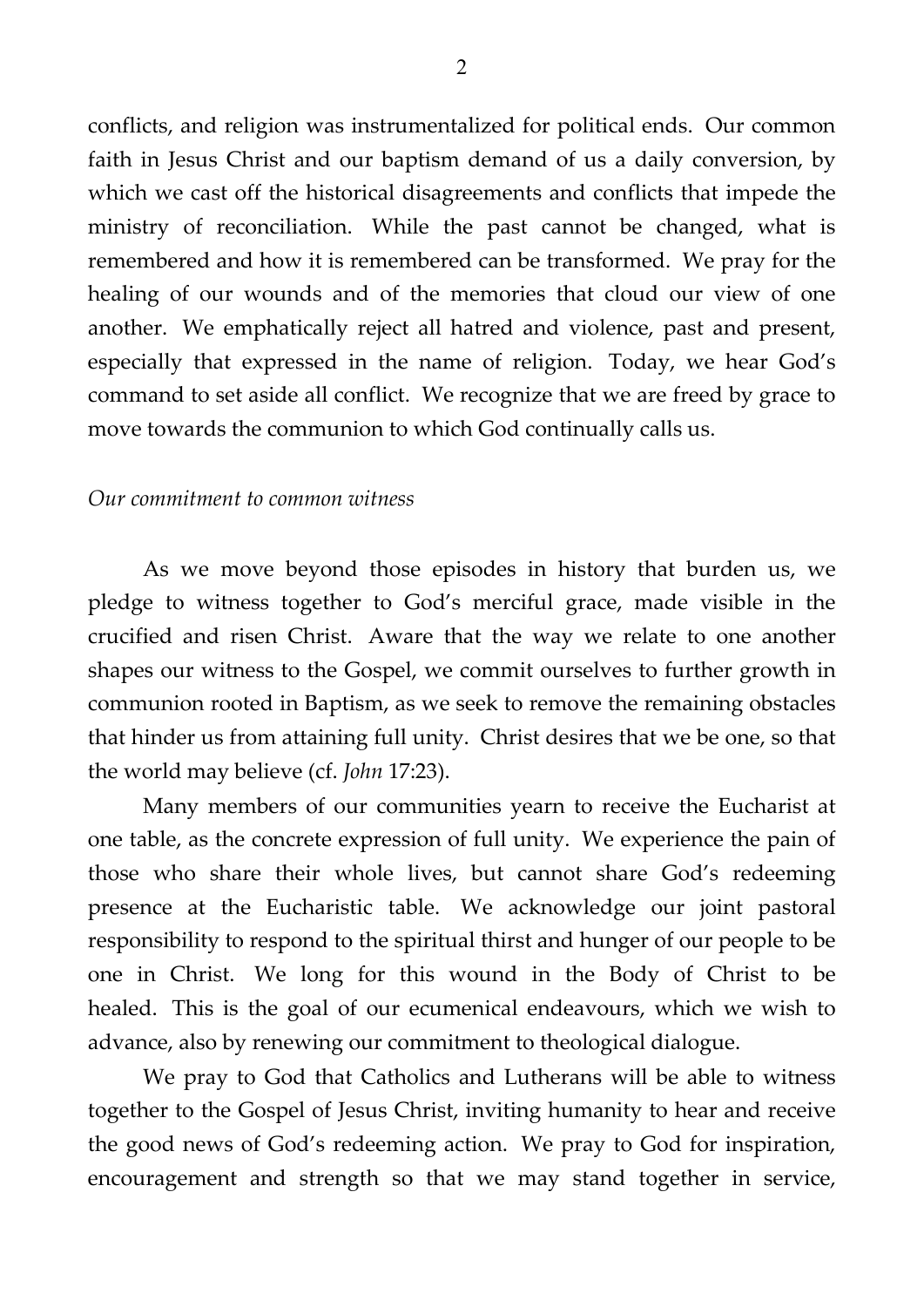upholding human dignity and rights, especially for the poor, working for justice, and rejecting all forms of violence. God summons us to be close to all those who yearn for dignity, justice, peace and reconciliation. Today in particular, we raise our voices for an end to the violence and extremism which affect so many countries and communities, and countless sisters and brothers in Christ. We urge Lutherans and Catholics to work together to welcome the stranger, to come to the aid of those forced to flee because of war and persecution, and to defend the rights of refugees and those who seek asylum.

More than ever before, we realize that our joint service in this world must extend to God's creation, which suffers exploitation and the effects of insatiable greed. We recognize the right of future generations to enjoy God's world in all its potential and beauty. We pray for a change of hearts and minds that leads to a loving and responsible way to care for creation.

## *One in Christ*

On this auspicious occasion, we express our gratitude to our brothers and sisters representing the various Christian World Communions and Fellowships who are present and join us in prayer. As we recommit ourselves to move from conflict to communion, we do so as part of the one Body of Christ, into which we are incorporated through Baptism. We invite our ecumenical partners to remind us of our commitments and to encourage us. We ask them to continue to pray for us, to walk with us, to support us in living out the prayerful commitments we express today.

### *Calling upon Catholics and Lutherans worldwide*

We call upon all Lutheran and Catholic parishes and communities to be bold and creative, joyful and hopeful in their commitment to continue the great journey ahead of us. Rather than conflicts of the past, God's gift of unity among us shall guide cooperation and deepen our solidarity. By